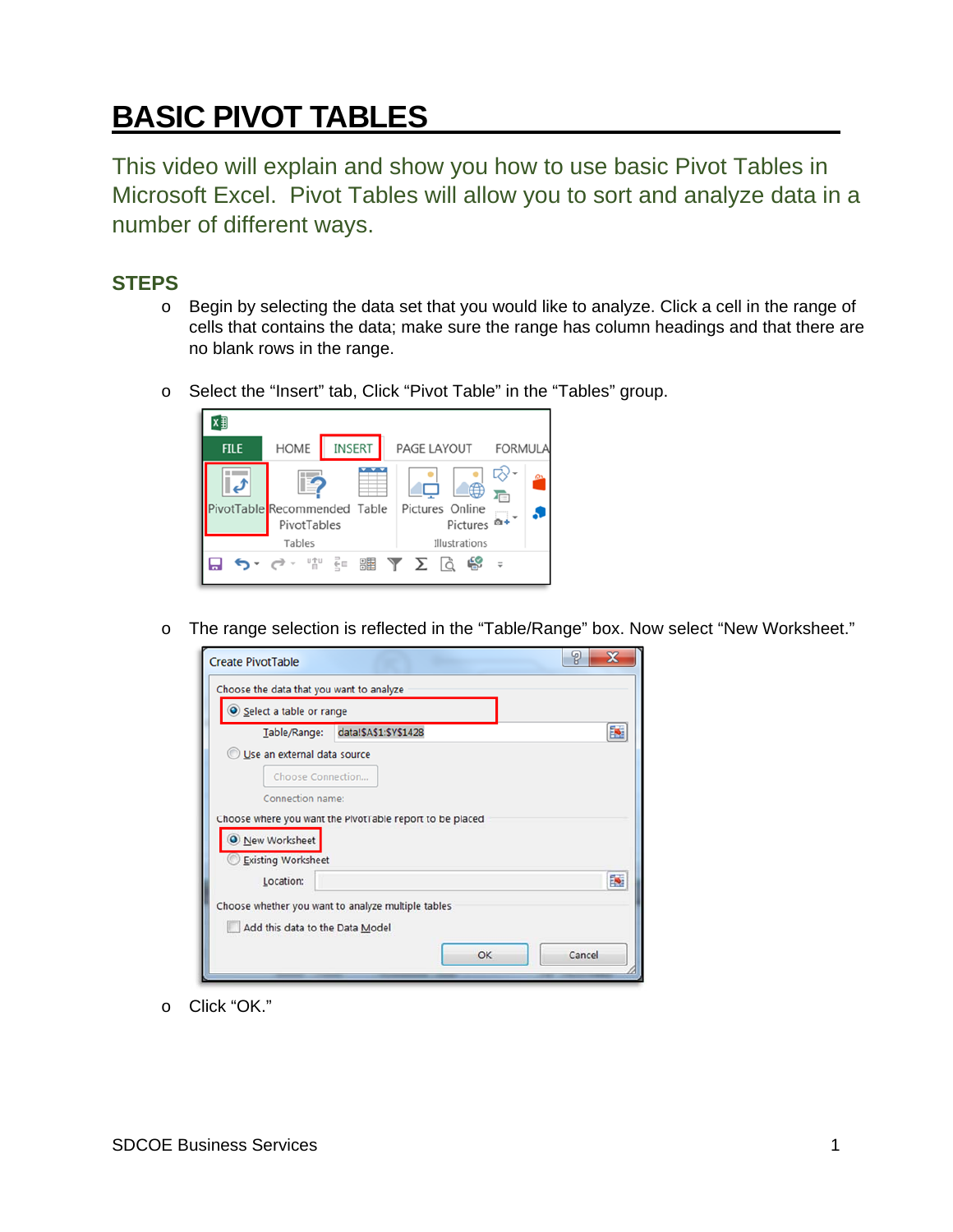o A grid will appear on the new spreadsheet this is the Empty Pivot Table and a series of data fields and quadrants will appear on the right side called the PivotTable Field List.



- o You will now add fields to the PivotTable by dragging fields to the area in the layout section. Drag "Fund" to the Filter section.
- o Once you added fields to the layout area they can be rearranged.

| <b>PhrofTable Name: Active Field:</b><br><b>PhonetTableS</b><br><b>Distance</b><br>Fund<br>Postfable.<br>Greca<br>Active Field<br>Sert & Filter | Humattenter + Supplement 14 11   2   3   1   1   2   2   3   1   1   2   2   2   2<br>临血<br>Former 9 features of comparison that Clomation 11 to have haven change that the base of the base with the state of the state of the state of the state of the state of the state of the state of the state of the state of the<br>Deta<br>Aduny.<br>Calculations<br>Taun:<br>Shew: |
|-------------------------------------------------------------------------------------------------------------------------------------------------|--------------------------------------------------------------------------------------------------------------------------------------------------------------------------------------------------------------------------------------------------------------------------------------------------------------------------------------------------------------------------------|
| <b>18</b> Fund<br>$-6$<br>A1<br><b>DESCRIPTION</b><br><b>TALES</b><br>and the second state of the second                                        |                                                                                                                                                                                                                                                                                                                                                                                |
| <b>COLUMN</b><br>Fund (Alt) -                                                                                                                   | President Feld Link                                                                                                                                                                                                                                                                                                                                                            |
|                                                                                                                                                 | Choose fields to add to report:                                                                                                                                                                                                                                                                                                                                                |
|                                                                                                                                                 | Source                                                                                                                                                                                                                                                                                                                                                                         |
|                                                                                                                                                 | <b>Doumai 2D</b>                                                                                                                                                                                                                                                                                                                                                               |
|                                                                                                                                                 | Amount.<br>J Fund                                                                                                                                                                                                                                                                                                                                                              |
|                                                                                                                                                 | Resource                                                                                                                                                                                                                                                                                                                                                                       |
|                                                                                                                                                 | <b>Proj Year</b>                                                                                                                                                                                                                                                                                                                                                               |
|                                                                                                                                                 | Goal                                                                                                                                                                                                                                                                                                                                                                           |
|                                                                                                                                                 | <b>Punction</b><br>Chiect                                                                                                                                                                                                                                                                                                                                                      |
|                                                                                                                                                 | <b>Stage</b>                                                                                                                                                                                                                                                                                                                                                                   |
|                                                                                                                                                 | Coer Link                                                                                                                                                                                                                                                                                                                                                                      |
|                                                                                                                                                 | Line Descr<br>E Header Description                                                                                                                                                                                                                                                                                                                                             |
|                                                                                                                                                 | Detrict BU Line                                                                                                                                                                                                                                                                                                                                                                |
|                                                                                                                                                 | Sec.                                                                                                                                                                                                                                                                                                                                                                           |
|                                                                                                                                                 | distant.                                                                                                                                                                                                                                                                                                                                                                       |
|                                                                                                                                                 | <b>Budget Status</b><br>Posted                                                                                                                                                                                                                                                                                                                                                 |
|                                                                                                                                                 | Tear.                                                                                                                                                                                                                                                                                                                                                                          |
|                                                                                                                                                 | Ledger                                                                                                                                                                                                                                                                                                                                                                         |
|                                                                                                                                                 | Line Ref                                                                                                                                                                                                                                                                                                                                                                       |
|                                                                                                                                                 | Drag fields between areas below:                                                                                                                                                                                                                                                                                                                                               |
|                                                                                                                                                 | Columbia<br>Paget Film                                                                                                                                                                                                                                                                                                                                                         |
|                                                                                                                                                 | Pund<br>$\bullet$                                                                                                                                                                                                                                                                                                                                                              |
|                                                                                                                                                 |                                                                                                                                                                                                                                                                                                                                                                                |
|                                                                                                                                                 |                                                                                                                                                                                                                                                                                                                                                                                |
|                                                                                                                                                 |                                                                                                                                                                                                                                                                                                                                                                                |
|                                                                                                                                                 |                                                                                                                                                                                                                                                                                                                                                                                |
|                                                                                                                                                 |                                                                                                                                                                                                                                                                                                                                                                                |
|                                                                                                                                                 |                                                                                                                                                                                                                                                                                                                                                                                |
|                                                                                                                                                 | E. Values<br>I. I Roy Libris                                                                                                                                                                                                                                                                                                                                                   |
|                                                                                                                                                 |                                                                                                                                                                                                                                                                                                                                                                                |
|                                                                                                                                                 |                                                                                                                                                                                                                                                                                                                                                                                |
|                                                                                                                                                 |                                                                                                                                                                                                                                                                                                                                                                                |
|                                                                                                                                                 |                                                                                                                                                                                                                                                                                                                                                                                |
|                                                                                                                                                 |                                                                                                                                                                                                                                                                                                                                                                                |
|                                                                                                                                                 |                                                                                                                                                                                                                                                                                                                                                                                |
|                                                                                                                                                 |                                                                                                                                                                                                                                                                                                                                                                                |
| H. F. R. P. Sheeti Corp., Basouce Descretors., Clientia H.                                                                                      | Defer Layout Undate                                                                                                                                                                                                                                                                                                                                                            |

- o We now will add:
	- the RESOURCE in the ROWS section
	- the OBJECT in COLUMNS section
	- and the AMOUNT in the VALUES section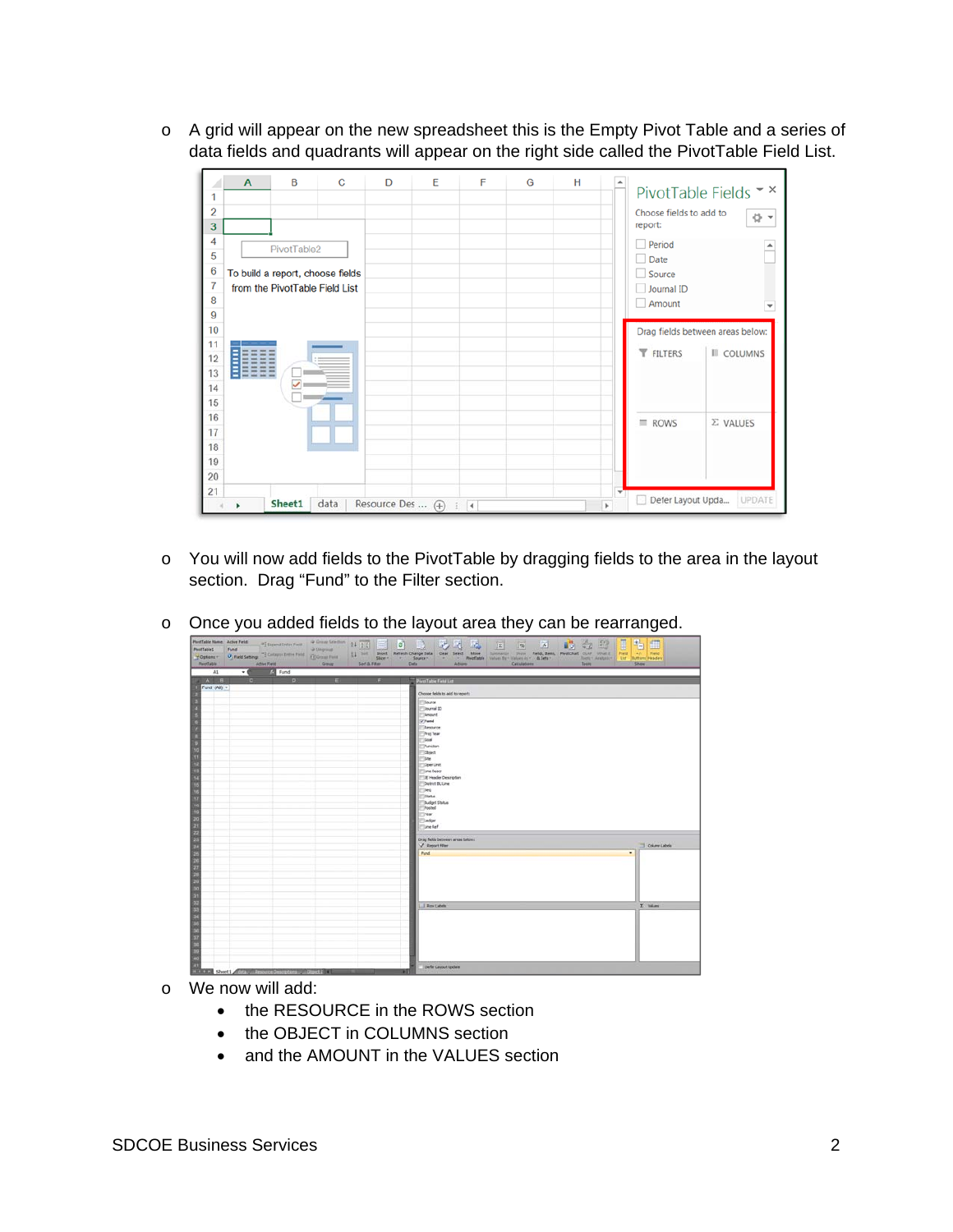|    | $\mathbf{A}$      | B                                 | C       | D                    | Ε               | F       |   | PivotTable Fields $\overline{\phantom{a}}$ $\times$ |
|----|-------------------|-----------------------------------|---------|----------------------|-----------------|---------|---|-----------------------------------------------------|
| 1  | Fund              | (AII)<br>$\overline{\phantom{a}}$ |         |                      |                 |         |   |                                                     |
| 2  |                   |                                   |         |                      |                 |         |   | Choose fields to add to<br>╬ ▼                      |
| 3  |                   | Sum of Amount Column Labels v     |         |                      |                 |         |   | report:                                             |
| 4  | <b>Row Labels</b> | $-4100000$                        | 4200000 |                      | 4200800 4300000 | 4300009 |   | $\cdots$ <i><b>Particularly</b></i>                 |
| 5  | 0000070           |                                   |         |                      | 11843.32        |         |   | $\vee$ Fund                                         |
| 6  | 0000100           |                                   |         |                      | 113.17          |         |   | <b>Resource</b>                                     |
| 7  | 0000110           |                                   |         |                      | 1170.87         |         |   | <b>Resource Description</b>                         |
| 8  | 0000111           |                                   |         |                      | 927.49          |         |   | Proj Year<br>≂                                      |
| 9  | 0000200           |                                   |         |                      | 16311.99        |         |   | Goal                                                |
| 10 | 0000201           |                                   | 5545.55 |                      | 3791.94         |         |   | Dran fields between areas below:                    |
| 11 | 0000203           |                                   |         |                      | 339.39          |         |   |                                                     |
| 12 | 0000300           |                                   | 937.51  |                      | 13132.79        |         |   | ۳<br><b>ALTERS</b><br>COLUMNS                       |
| 13 | 0000327           |                                   |         |                      | 133.56          |         |   | Fund<br>Object<br>۰                                 |
| 14 | 0000345           |                                   |         |                      | 150655.45       |         |   |                                                     |
| 15 | 0000400           |                                   |         |                      | 215.61          |         |   |                                                     |
| 16 | 0000401           |                                   | 2500    |                      | 2004.01         |         |   | $\equiv$ ROWS<br>$\Sigma$ VALUES                    |
| 17 | 0000403           |                                   |         |                      | 682.32          |         |   |                                                     |
| 18 | 0000404           |                                   | 25.9    |                      | 8308.32         |         |   | Resource<br>Sum of A. $\blacktriangleright$<br>۰.   |
| 19 | 0000405           |                                   |         |                      | 11803.92        |         |   |                                                     |
| 20 | 0000406           |                                   |         |                      |                 |         |   |                                                     |
| 21 | 0000407           |                                   |         |                      | 16463.7         |         | ٠ |                                                     |
|    | <b>Sheet1</b>     | Resource Des<br>data              | $(+)$   | $\blacktriangleleft$ |                 |         |   | Defer Layout Upda<br>UPDATE                         |

- o You can Filter on the Fund by clicking the dropdown and clicking the "Select Multiple Items" box. In this example, you can select one or more Funds.
- o Format the values by right-clicking in the pivot table and select "Value Field Settings." Select the "Number" format.

| Clipboard<br>ES    | Font<br>٠                                   | $f = 174298.12$                                                                                                                                                                                                                                         |           | Alignment                  |   |              | Number.                                                                                                                                                                                                                                                                                                                                                                         |                                |    |    |    |    | <b>Styles</b>             |               |
|--------------------|---------------------------------------------|---------------------------------------------------------------------------------------------------------------------------------------------------------------------------------------------------------------------------------------------------------|-----------|----------------------------|---|--------------|---------------------------------------------------------------------------------------------------------------------------------------------------------------------------------------------------------------------------------------------------------------------------------------------------------------------------------------------------------------------------------|--------------------------------|----|----|----|----|---------------------------|---------------|
| $\mathbf{A}$       | B                                           | $\mathbf{C}$                                                                                                                                                                                                                                            | D         | E.                         | F | $\mathbf{G}$ | H                                                                                                                                                                                                                                                                                                                                                                               |                                | u. | K. | n. | M  | N                         | $0^{\square}$ |
| Fund               | (Multiple Items) JT                         |                                                                                                                                                                                                                                                         |           |                            |   |              |                                                                                                                                                                                                                                                                                                                                                                                 |                                |    |    |    |    |                           |               |
| <b>Row Labels</b>  | Sum of Amount Column Labels -<br>$-4300000$ | 4300011 4400000                                                                                                                                                                                                                                         |           | <b>Grand Total</b>         |   |              |                                                                                                                                                                                                                                                                                                                                                                                 |                                |    |    |    |    |                           |               |
| 0000740<br>6105407 | 2203.2<br>985.66                            | 208.36                                                                                                                                                                                                                                                  | 172094.92 | 174298.12<br>1194.02       |   |              | Format Cells                                                                                                                                                                                                                                                                                                                                                                    |                                |    |    |    |    | $\mathcal{D}$<br>$\Sigma$ |               |
| <b>Grand Total</b> | 3188.86                                     |                                                                                                                                                                                                                                                         |           | 208.36 172094.92 175492.14 |   |              | Number                                                                                                                                                                                                                                                                                                                                                                          |                                |    |    |    |    |                           |               |
|                    |                                             | Source Name: Amount<br>Qustom Name: Sum of Amount<br>Summarize Values By Show Values As<br>Summarize value field by<br>Choose the type of calculation that you wall<br>data from the selected field<br>am.<br>Count<br>Average<br>Max<br>Min<br>Product |           |                            |   |              | General<br>Wumber<br>174, 298, 12<br>Currency<br>Accounting<br>ᆃ<br>Decimal places: 2<br>Date<br>Time<br>V Use 1000 Separator (,)<br>Percentage<br>Negative numbers:<br>Fraction<br>Scientific<br>1.234.50<br>Text<br>1,234.10<br>Special<br>(1, 234, 10)<br>Custom<br>(1, 234, 10)<br>Number is used for general display of numbers. Currency and Accounting offer specialized |                                |    |    |    |    |                           |               |
|                    |                                             |                                                                                                                                                                                                                                                         |           | Number Format              |   |              | $\alpha$                                                                                                                                                                                                                                                                                                                                                                        | formatting for monetary value. |    |    |    | OK | Cancel                    |               |

o You will see that it has now pulled in totals for all the data in a couple of clicks. In addition you can continue to add or move data sets to arrange them in different formats.